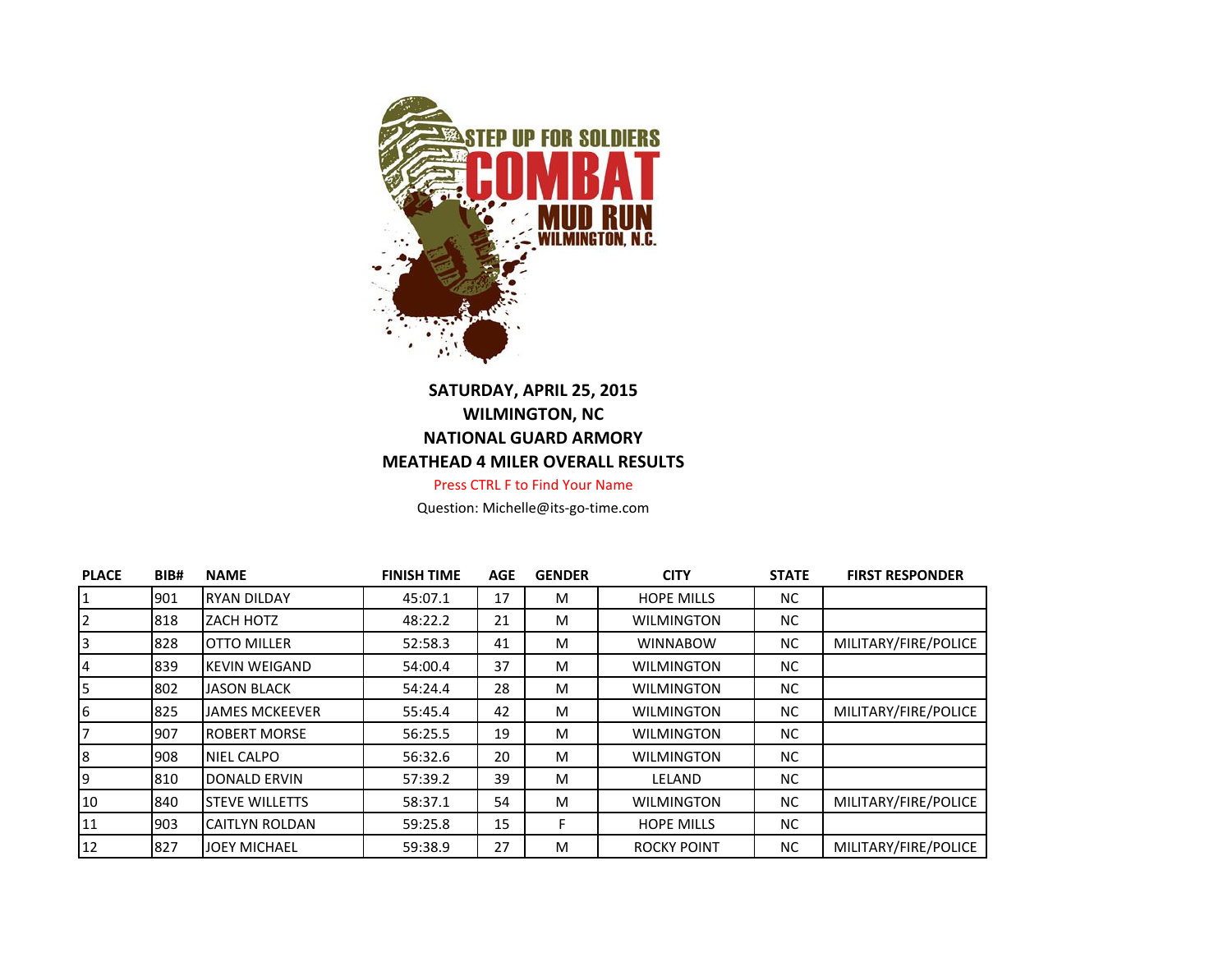| 13 | 902 | <b>LYDIA DILDAY</b>      | 59:39.9   | 16 | F | <b>HOPE MILLS</b>         | <b>NC</b> |                      |  |
|----|-----|--------------------------|-----------|----|---|---------------------------|-----------|----------------------|--|
| 14 | 817 | <b>SHANE HOBBS</b>       | 59:41.1   | 27 | M | <b>ROCKY POINT</b>        | <b>NC</b> | MILITARY/FIRE/POLICE |  |
| 15 | 830 | ROBIN PASCOE             | 59:42.6   | 25 | M | <b>ROCKY POINT</b>        | <b>NC</b> | MILITARY/FIRE/POLICE |  |
| 16 | 815 | <b>BRANDON HALL</b>      | 59:44.6   | 28 | M | <b>ROCKY POINT</b>        | <b>NC</b> | MILITARY/FIRE/POLICE |  |
| 17 | 836 | <b>DUCK SINEX</b>        | 59:47.4   | 27 | M | <b>ROCKY POINT</b>        | <b>NC</b> | MILITARY/FIRE/POLICE |  |
| 18 | 911 | <b>JORDAN NASON</b>      | 1:00:20.1 | 34 | M | <b>WILMINGTON</b>         | <b>NC</b> |                      |  |
| 19 | 910 | <b>CLARK SHAY</b>        | 1:00:40.0 | 38 | M | <b>WRIGHTSVILLE BEACH</b> | <b>NC</b> |                      |  |
| 20 | 909 | <b>RICK CHEEK</b>        | 1:00:42.1 | 41 | М | <b>WILMINGTON</b>         | <b>NC</b> |                      |  |
| 21 | 904 | <b>TODD STYLES</b>       | 1:00:43.9 | 44 | M | <b>WILMINGTON</b>         | <b>NC</b> |                      |  |
| 22 | 843 | <b>ASHLYNE WRIGHT</b>    | 1:01:05.9 | 17 | F | <b>WILMINGTON</b>         | <b>NC</b> |                      |  |
| 23 | 906 | <b>WILLIAM BALL</b>      | 1:01:12.9 | 19 | M | <b>WILMINGTON</b>         | <b>NC</b> |                      |  |
| 24 | 814 | <b>STEPHANIE GOODWIN</b> | 1:01:39.1 | 39 | F | <b>WILMINGTON</b>         | <b>NC</b> |                      |  |
| 25 | 813 | DAN GOODWIN              | 1:01:42.0 | 39 | M | <b>WILMINGTON</b>         | <b>NC</b> |                      |  |
| 26 | 808 | <b>ERIC DODSON</b>       | 1:02:14.8 | 27 | M | <b>HARRIMAN</b>           | <b>NY</b> | MILITARY/FIRE/POLICE |  |
| 27 | 824 | <b>BRADLEY LIND</b>      | 1:02:16.7 | 21 | M | <b>GRANBURY</b>           | TX        | MILITARY/FIRE/POLICE |  |
| 28 | 801 | <b>SHERI ALBERTSON</b>   | 1:03:37.1 | 37 | F | LELAND                    | <b>NC</b> |                      |  |
| 29 | 823 | <b>TOM LEIGHTON</b>      | 1:03:55.5 | 51 | M | LELAND                    | <b>NC</b> | MILITARY/FIRE/POLICE |  |
| 30 | 915 | <b>MEG GEMELLI</b>       | 1:04:53.7 | 33 | F | <b>WILMINGTON</b>         | <b>NC</b> |                      |  |
| 31 | 826 | <b>SANDRA MEZA</b>       | 1:07:42.3 | 28 | F | <b>ROCKY POINT</b>        | <b>NC</b> |                      |  |
| 32 | 821 | MICHAEL KING             | 1:07:46.2 | 49 | M | <b>BURGAW</b>             | <b>NC</b> | MILITARY/FIRE/POLICE |  |
| 33 | 916 | PETER GEMELLI            | 1:08:06.4 | 37 | M | <b>WILMINGTON</b>         | <b>NC</b> |                      |  |
| 34 | 913 | <b>JAMES GILCHRIST</b>   | 1:09:21.8 | 37 | M | <b>WILMINGTON</b>         | <b>NC</b> |                      |  |
| 35 | 914 | <b>DWAYNE CLEARY</b>     | 1:09:23.4 | 33 | M | <b>WILMINGTON</b>         | <b>NC</b> |                      |  |
| 36 | 842 | <b>ANDREW WILSON</b>     | 1:12:38.4 | 34 | M | <b>WILMINGTON</b>         | <b>NC</b> |                      |  |
| 37 | 822 | <b>HALEY KLUMPP</b>      | 1:12:41.3 | 24 | F | <b>CLAYTON</b>            | <b>NC</b> |                      |  |
| 38 | 811 | NICOLE FRISCO            | 1:12:48.1 | 99 | F | RALEIGH                   | <b>NC</b> |                      |  |
| 39 | 816 | ASHLEY HARDEE            | 1:12:50.4 | 31 | F | <b>CAROLINA BEACH</b>     | <b>NC</b> |                      |  |
| 40 | 841 | <b>BRIAN WILLIAMS</b>    | 1:12:52.9 | 33 | M | <b>CAROLINA BEACH</b>     | <b>NC</b> |                      |  |
| 41 | 829 | <b>JIMMY PAINTER</b>     | 1:18:06.2 | 16 | M | <b>WILMINGTON</b>         | <b>NC</b> |                      |  |
| 42 | 835 | <b>WESLEY ROBINSON</b>   | 1:18:12.4 | 32 | M | LELAND                    | <b>NC</b> |                      |  |
| 43 | 803 | <b>KELLY CHERRY</b>      | 1:25:03.2 | 25 | F | <b>WILMINGTON</b>         | <b>NC</b> |                      |  |
| 44 | 837 | JUSTIN SOPONIS           | 1:25:13.3 | 41 | М | LELAND                    | <b>NC</b> |                      |  |
| 45 | 833 | <b>DOUGLAS PROUTY</b>    | 1:26:07.5 | 39 | M | <b>WILMINGTON</b>         | <b>NC</b> | MILITARY/FIRE/POLICE |  |
| 46 | 805 | <b>CHRIS COULSON</b>     | 1:31:40.0 | 32 | M | APEX                      | NC        |                      |  |
|    |     |                          |           |    |   |                           |           |                      |  |